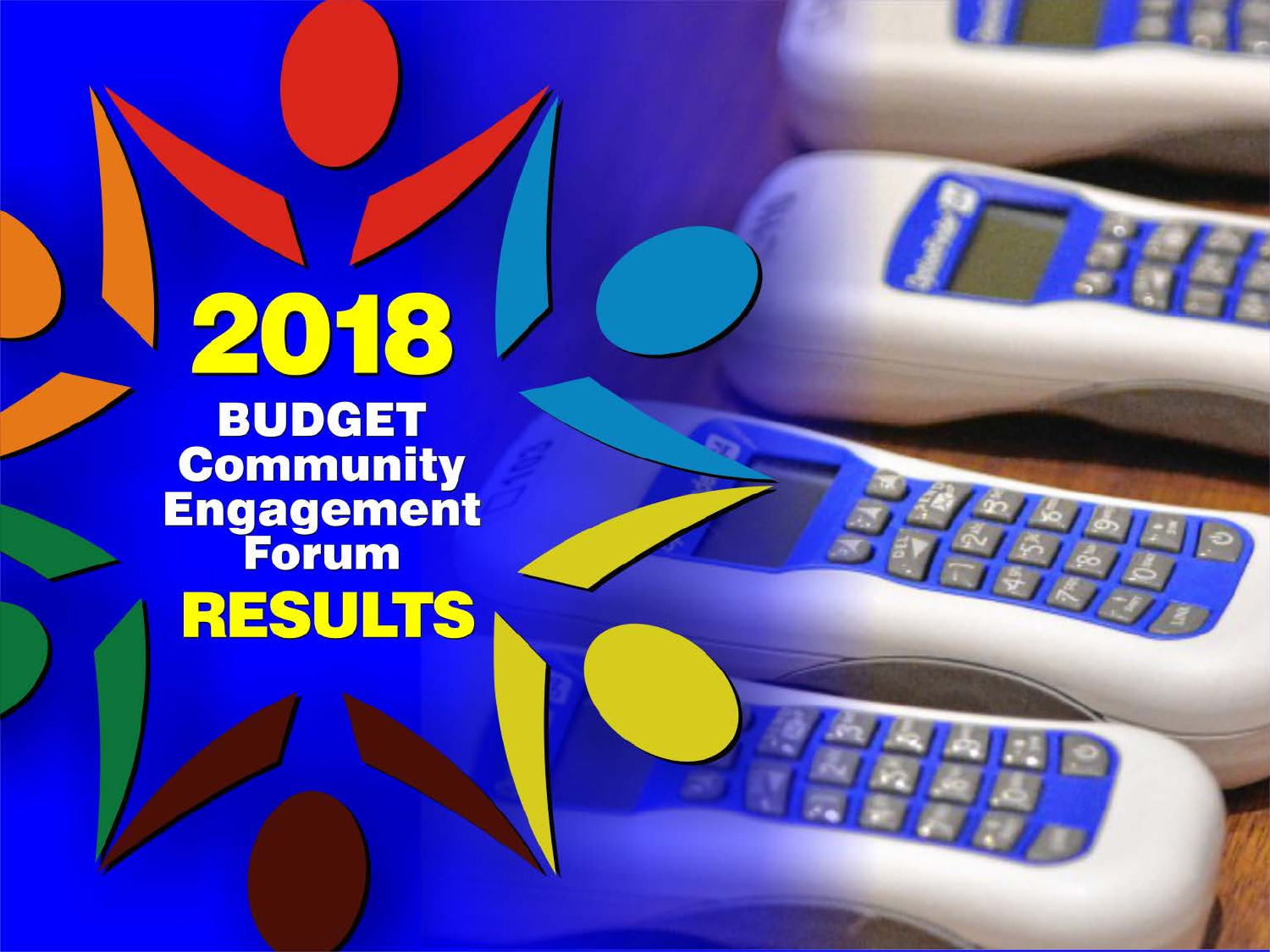- Approximately 718 citizens participated in the FY 2019 Budget Community Engagement (some of the questions were skipped)
- In person session was held February 1<sup>st</sup> in City Council **Chambers**
- Survey was also available online and hard copies were distributed
- Results will be posted on the city's website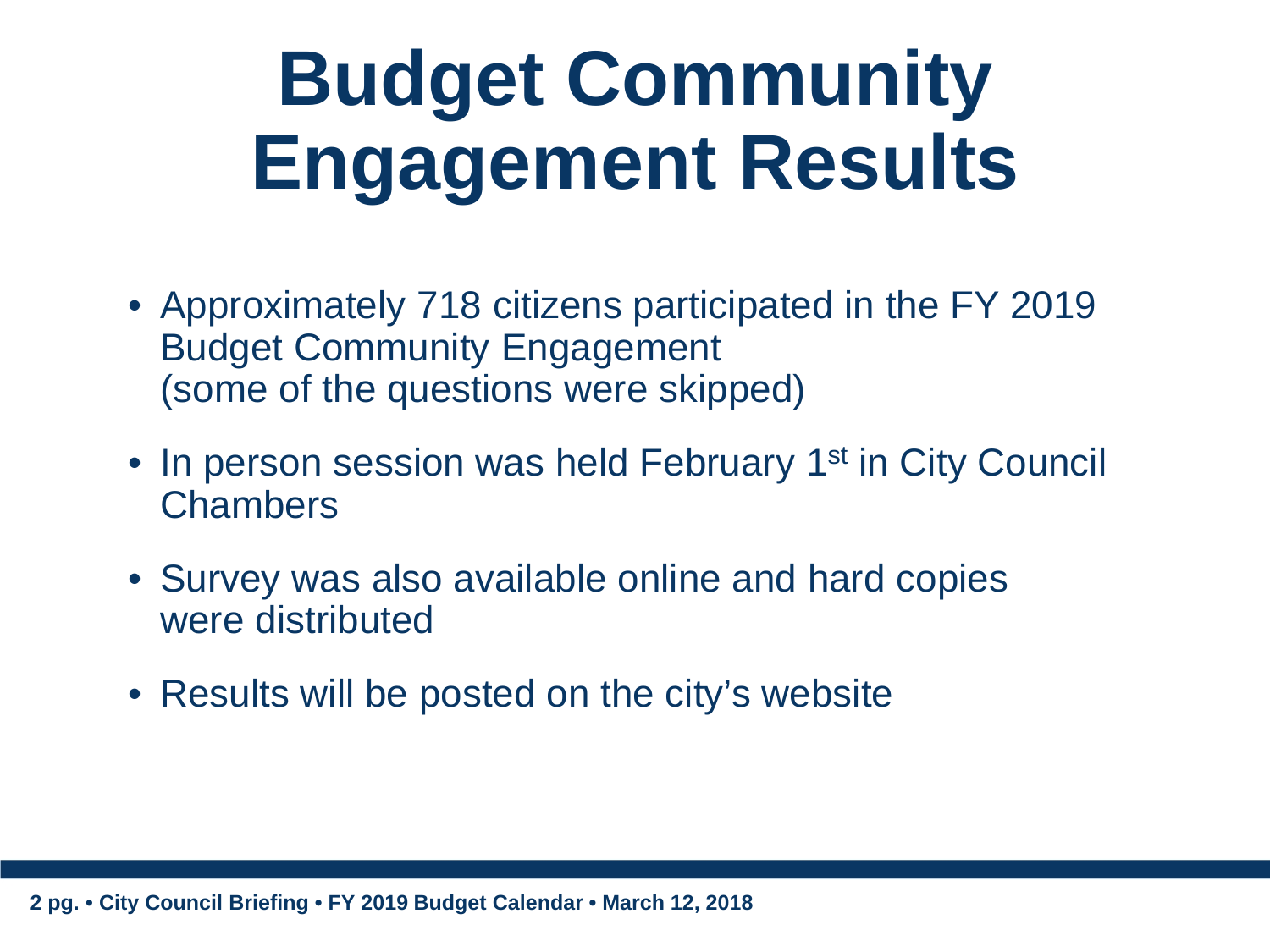What is your age?

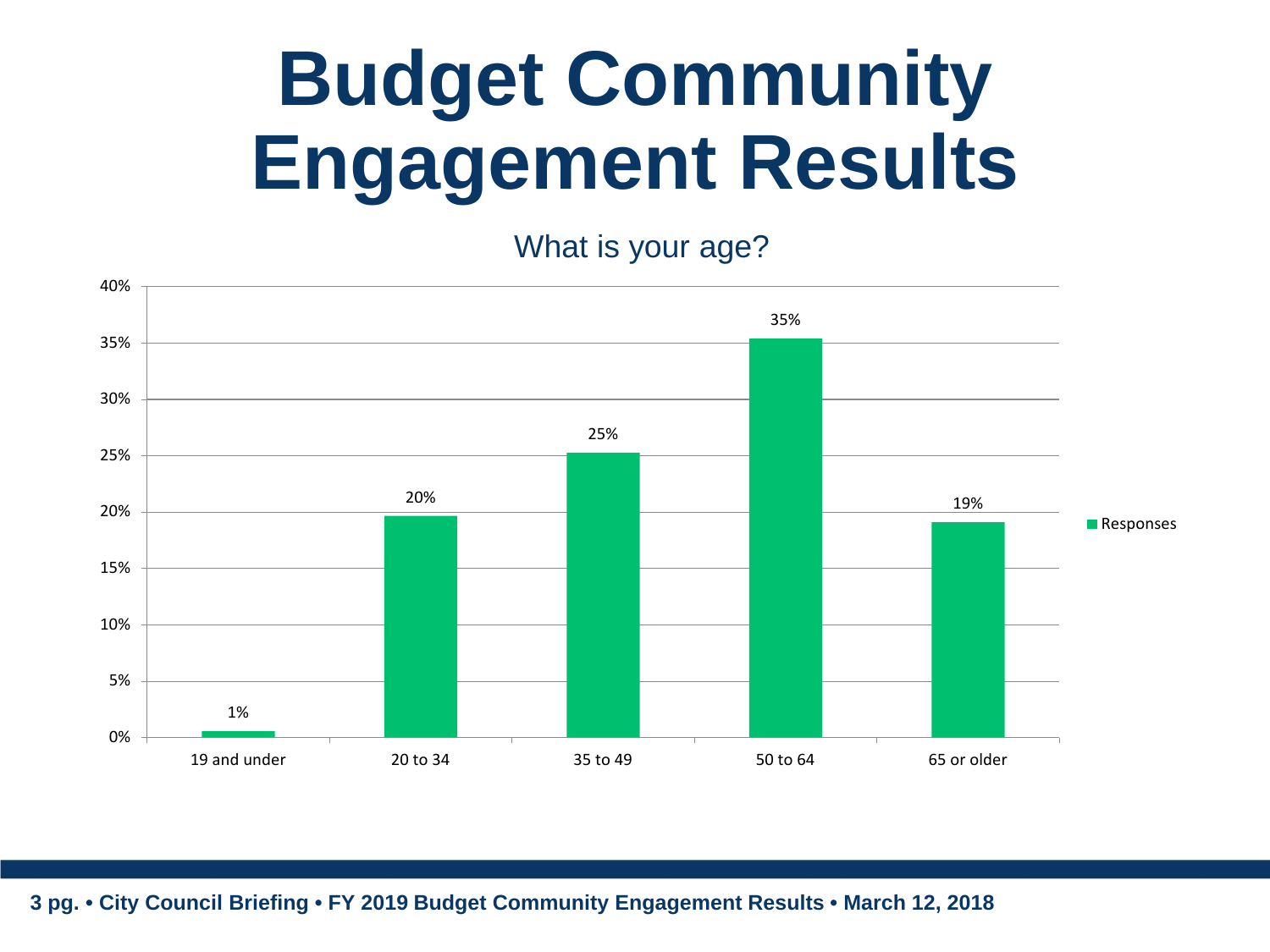What is your ethnicity?

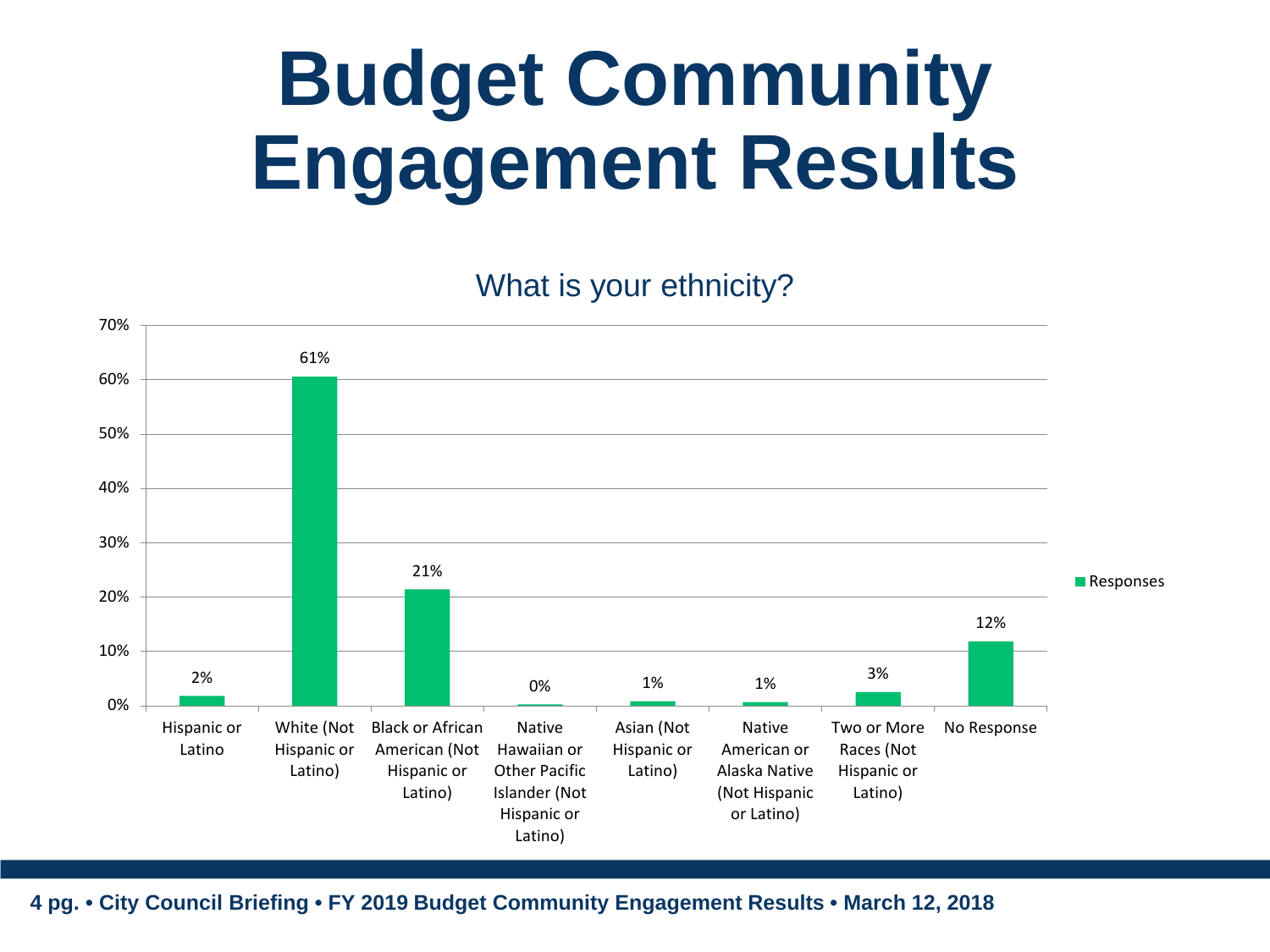What is the highest level of education you have completed?

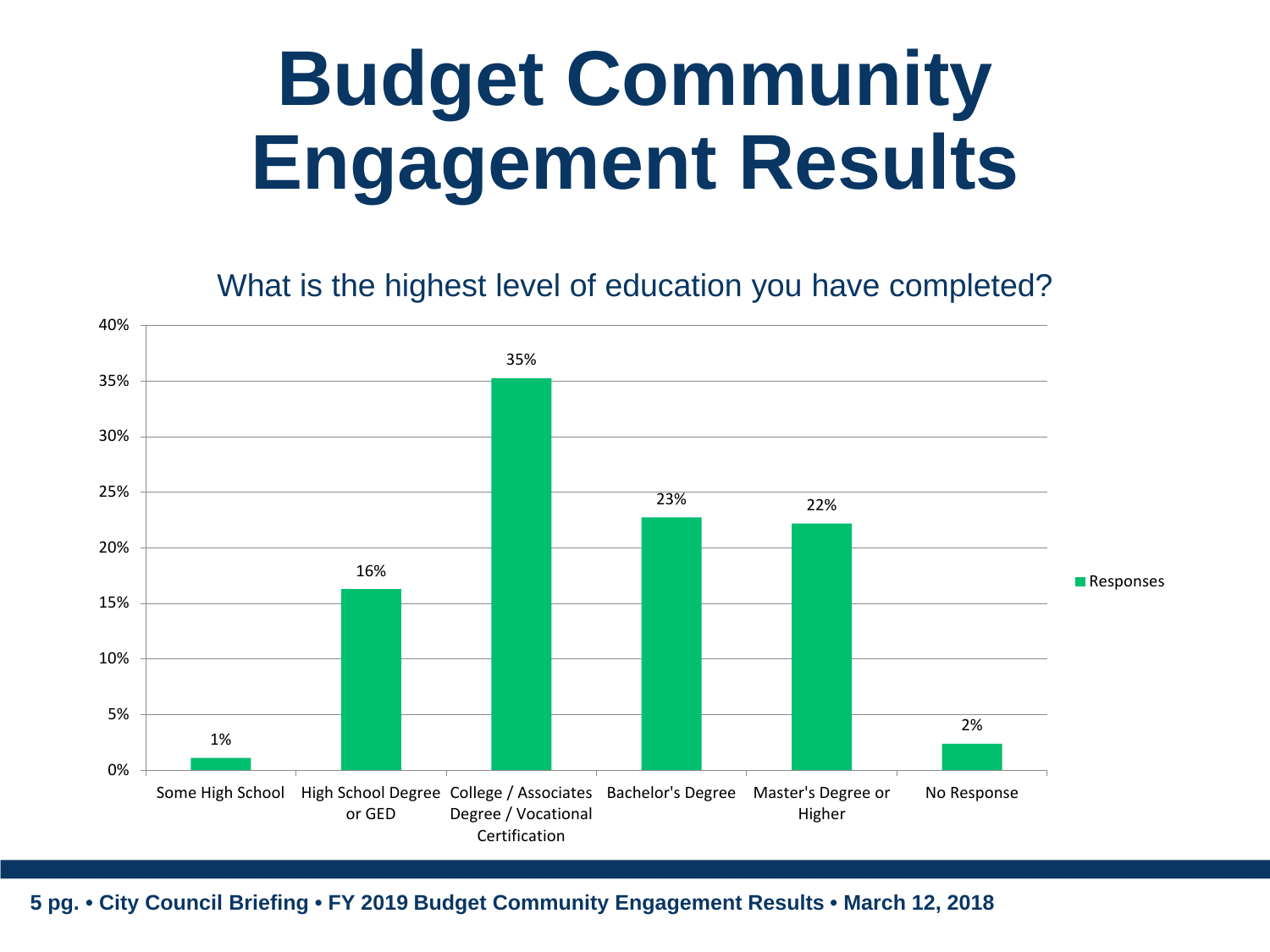Do you have school-age children in your household? If so, do they attend:

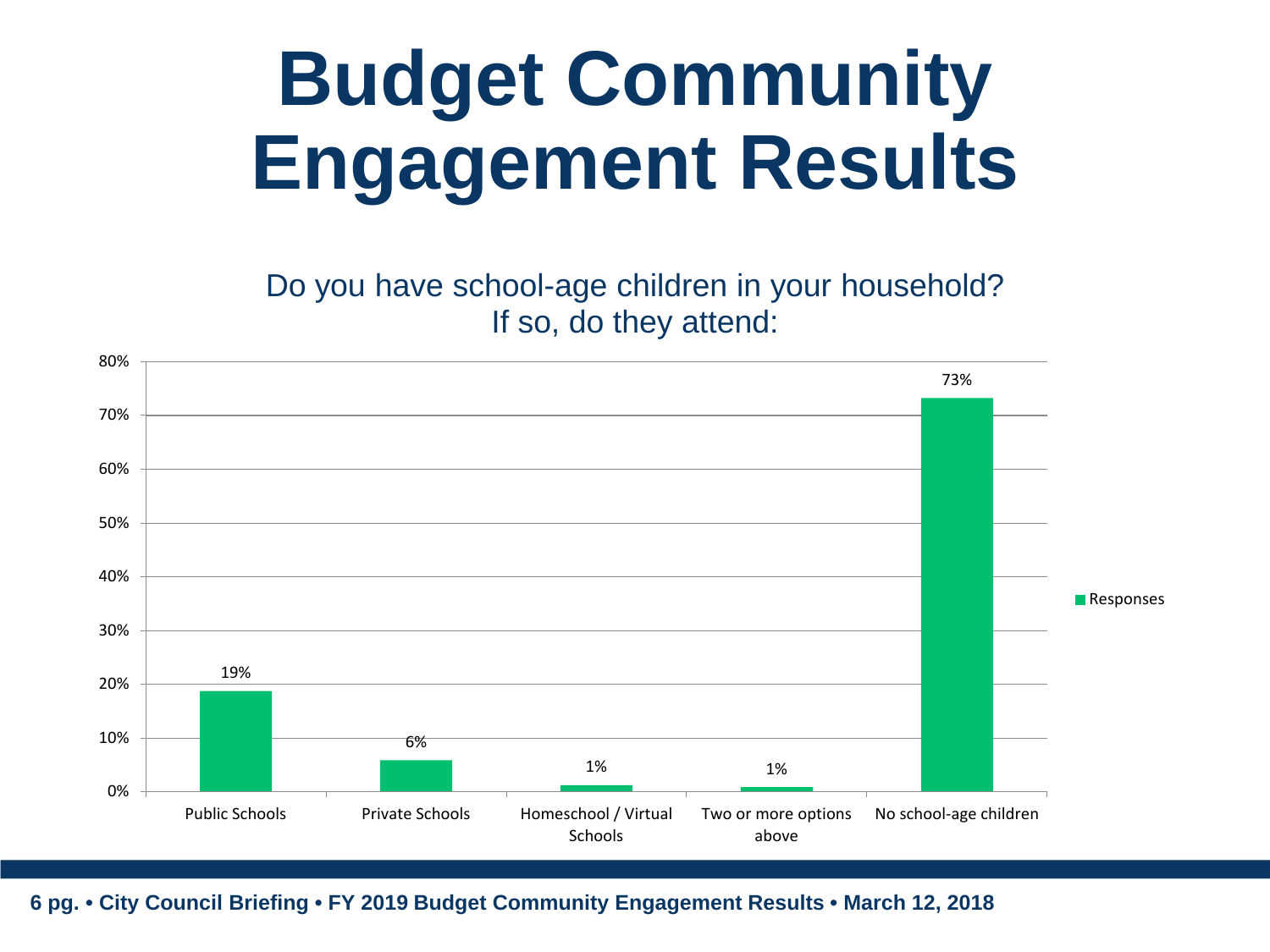Please select your zip code from the list below:

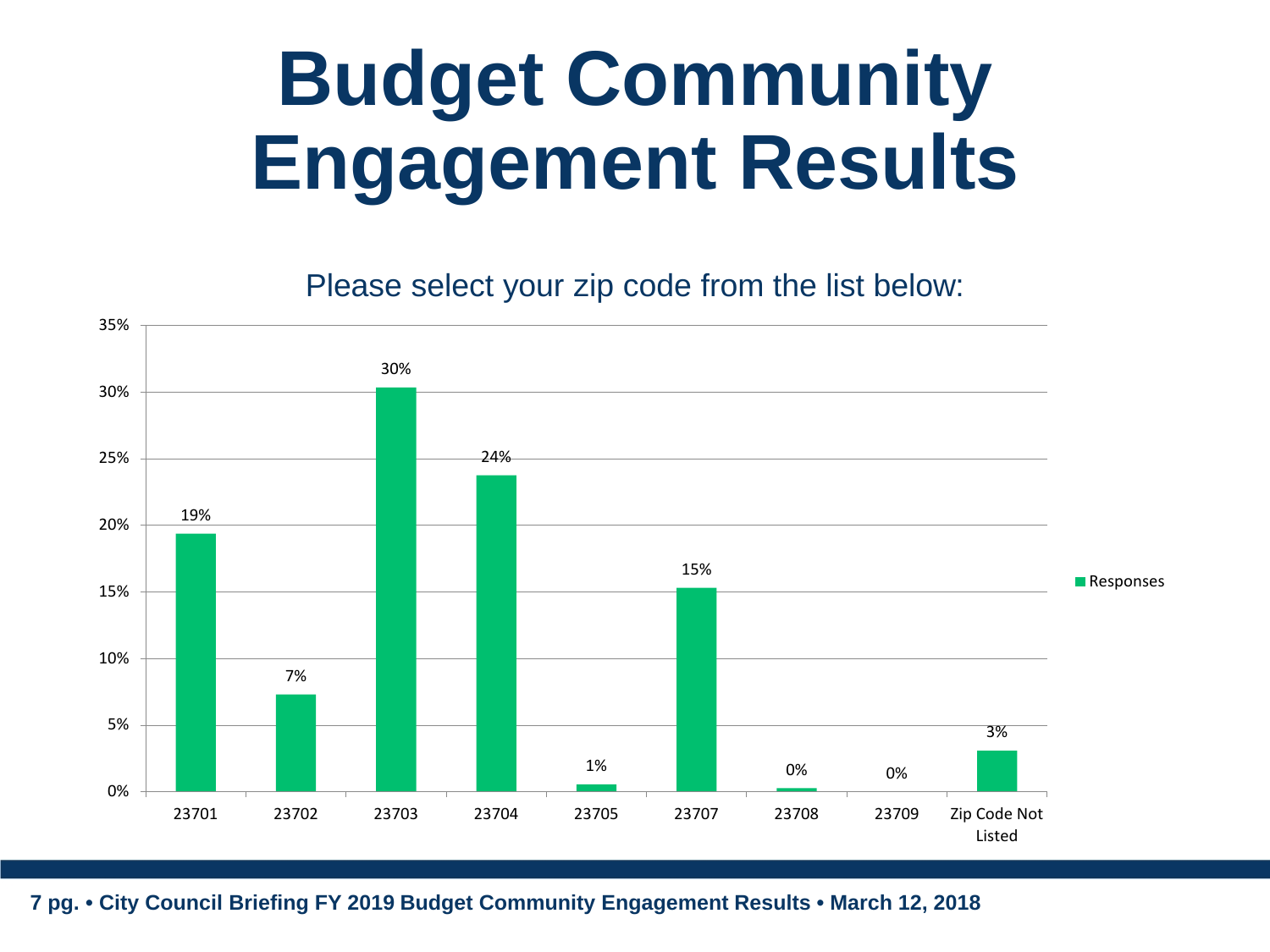What is your perception of Portsmouth Public Schools?

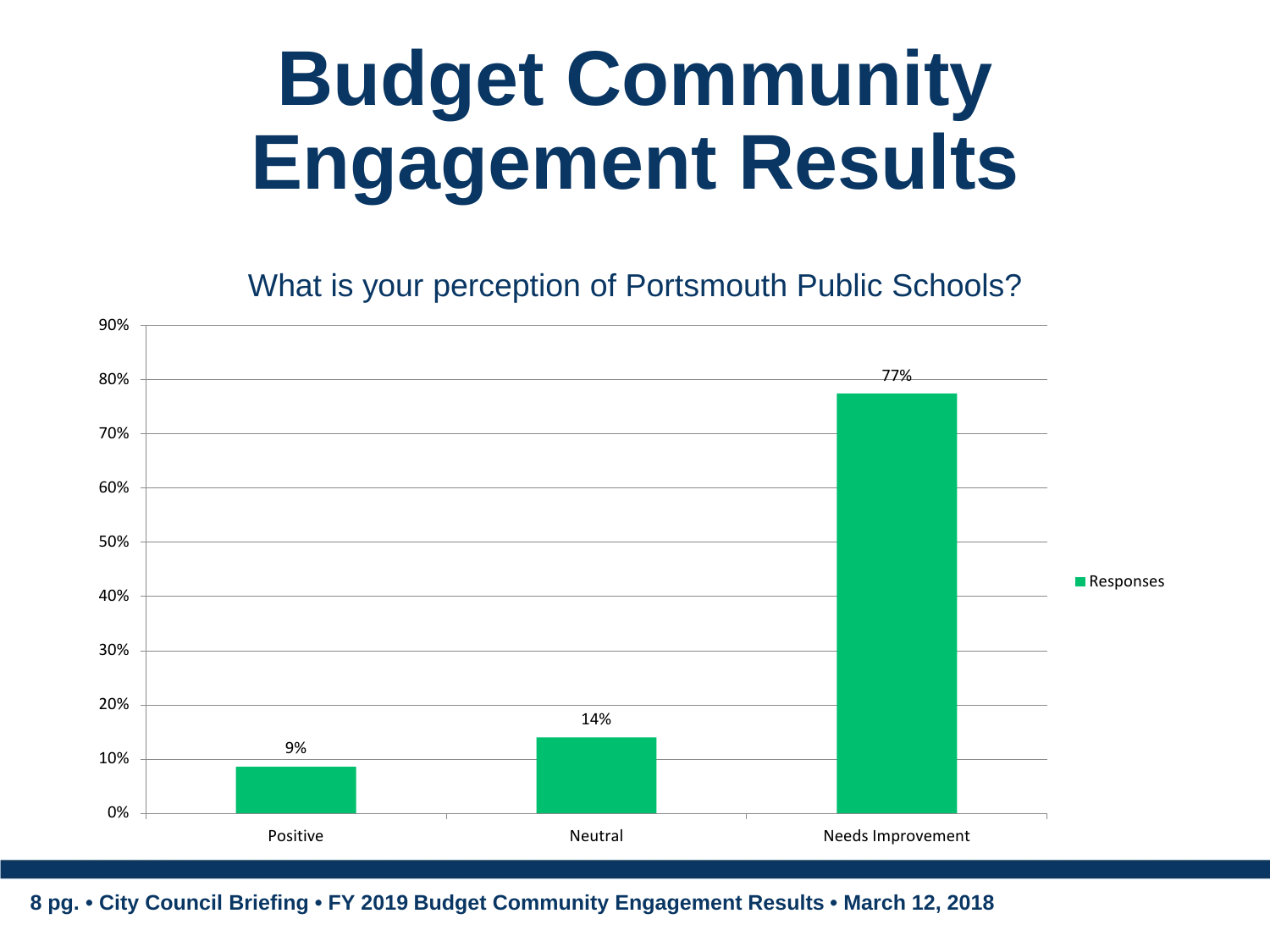Has your perception of PPS changed within the last year?

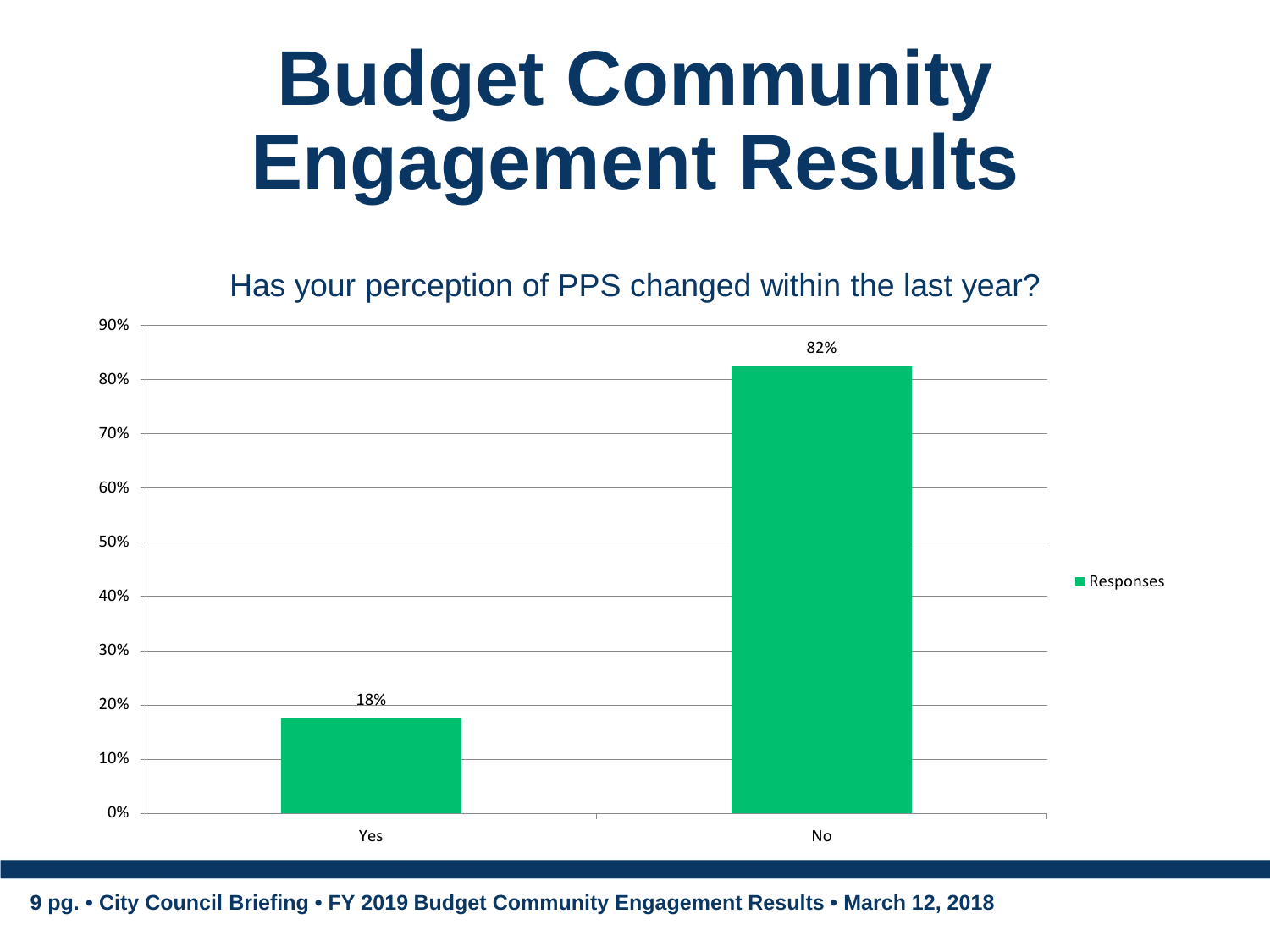Please prioritize the following based on its impact on student learning with a rating scale of 1-5, where 1 is 'not at all important' and 5 is 'very important' without duplicating selections.

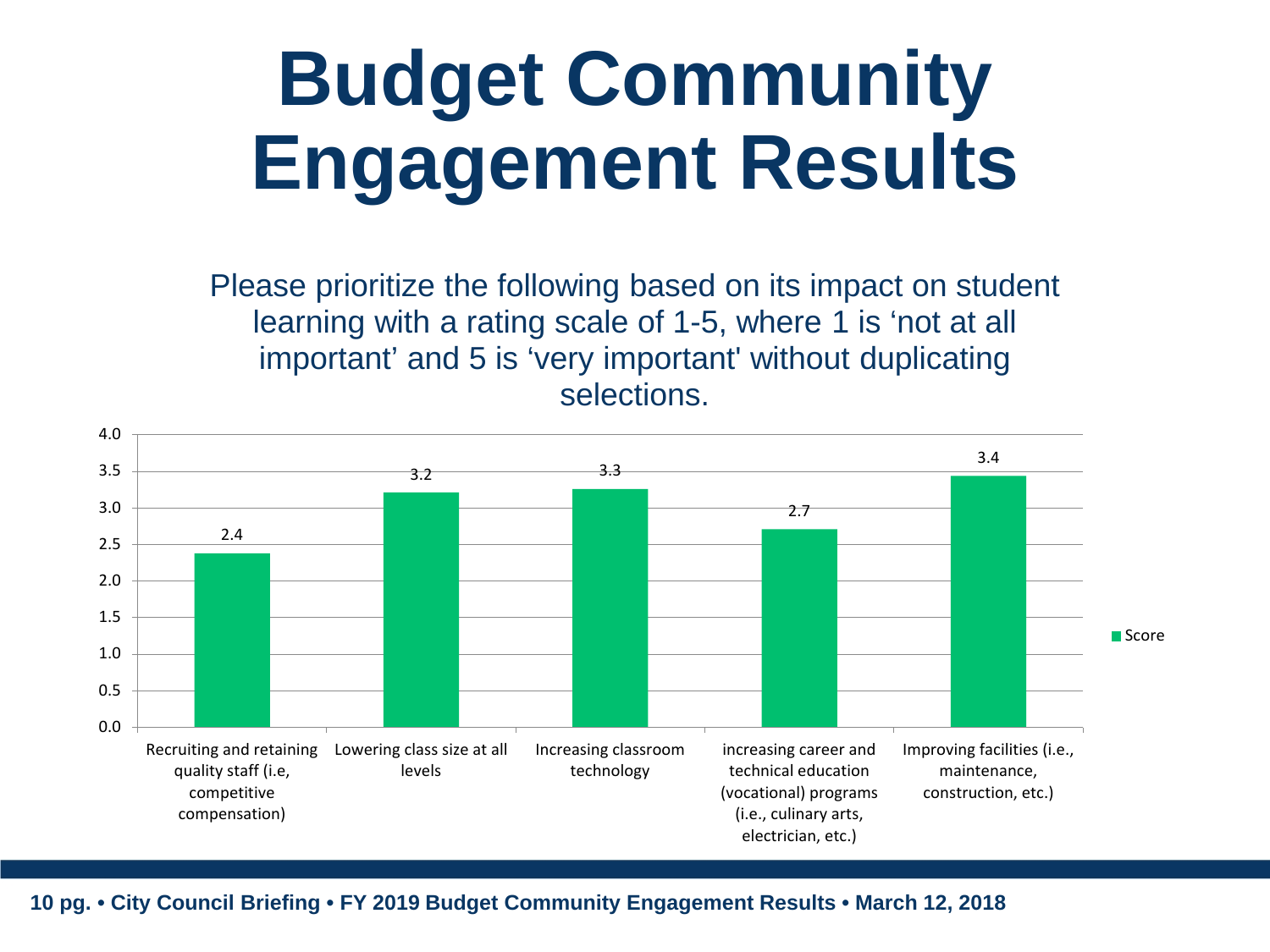How satisfied are you with the City's efforts to attract and retain business and corporate partnerships?

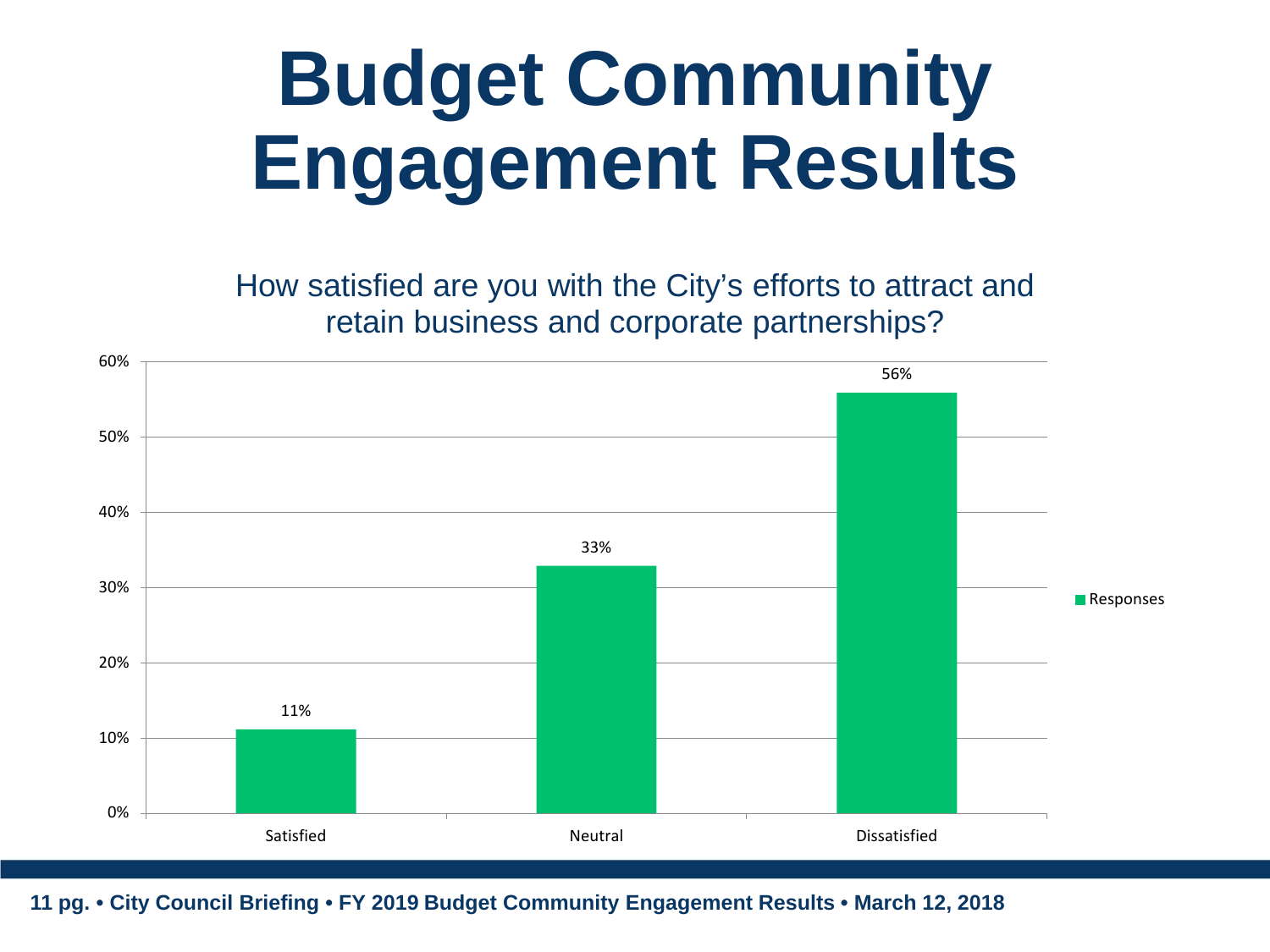How satisfied are you with the City's performance as related to service related issues?

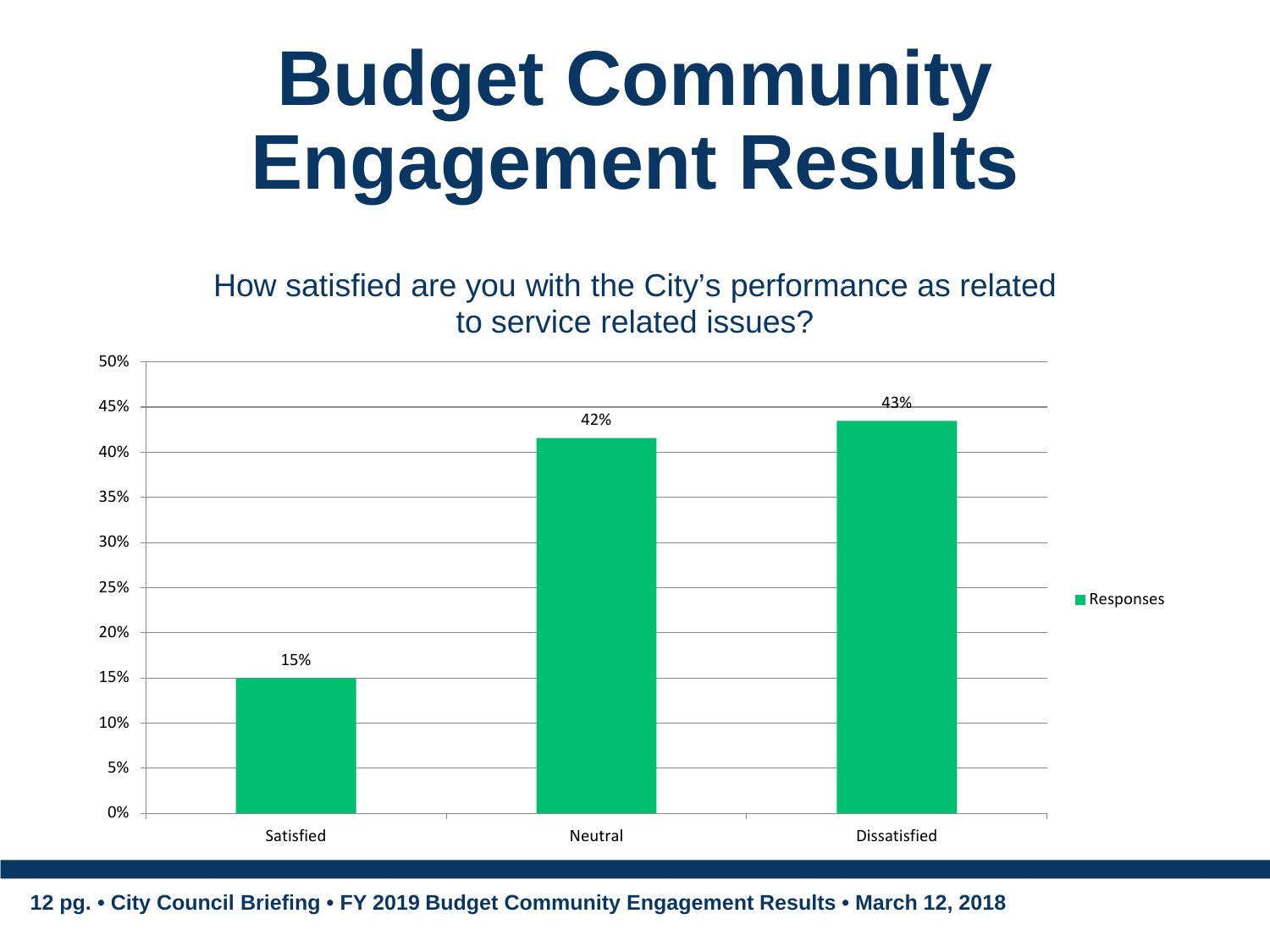Would you consider a real estate tax increase to support the continuation/enhancement of city services  $(1 cent = $723,000)$ 

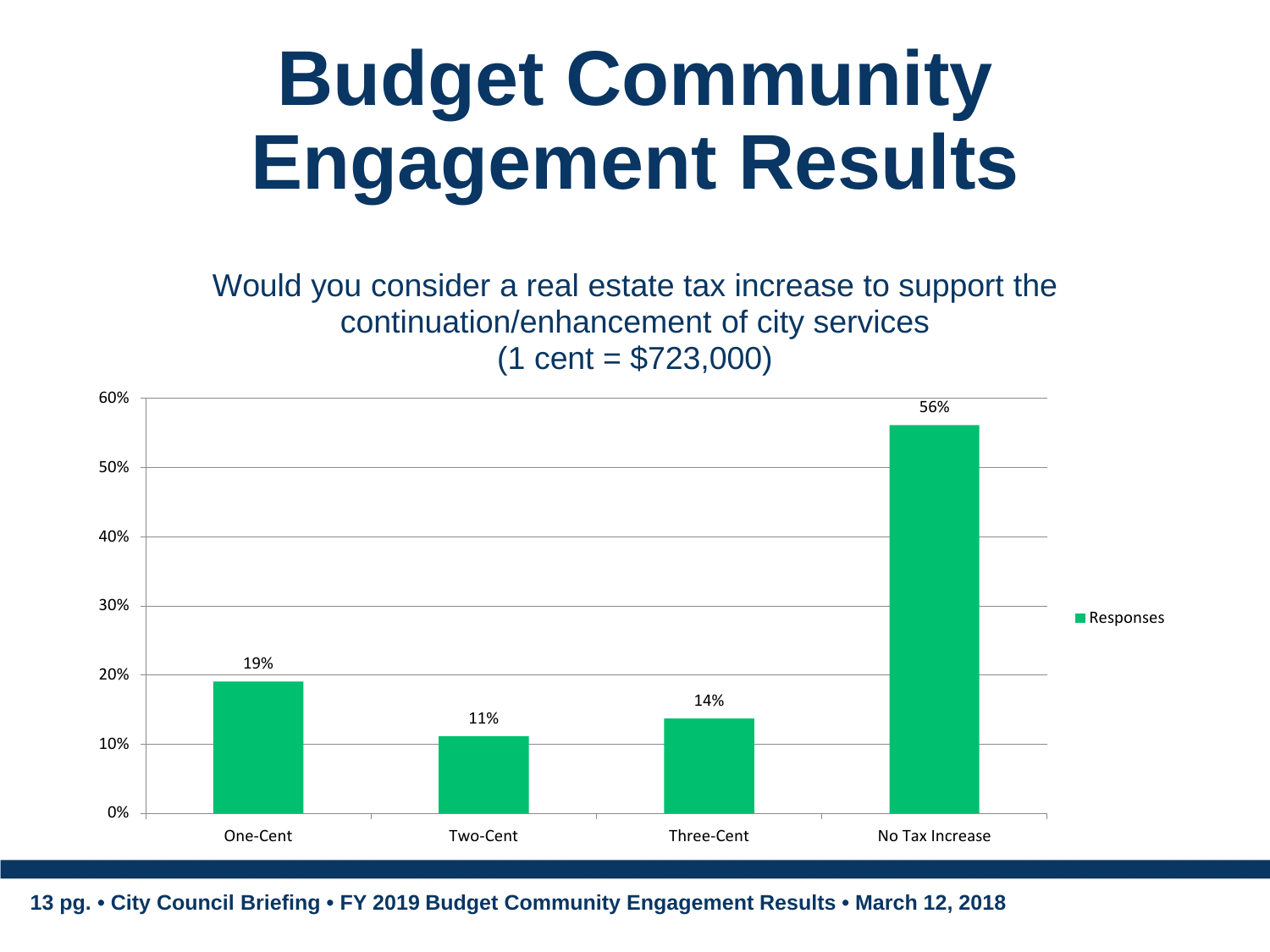Would you consider an increase in various fees to comply with maintenance, regulation and other recovery costs for city services?

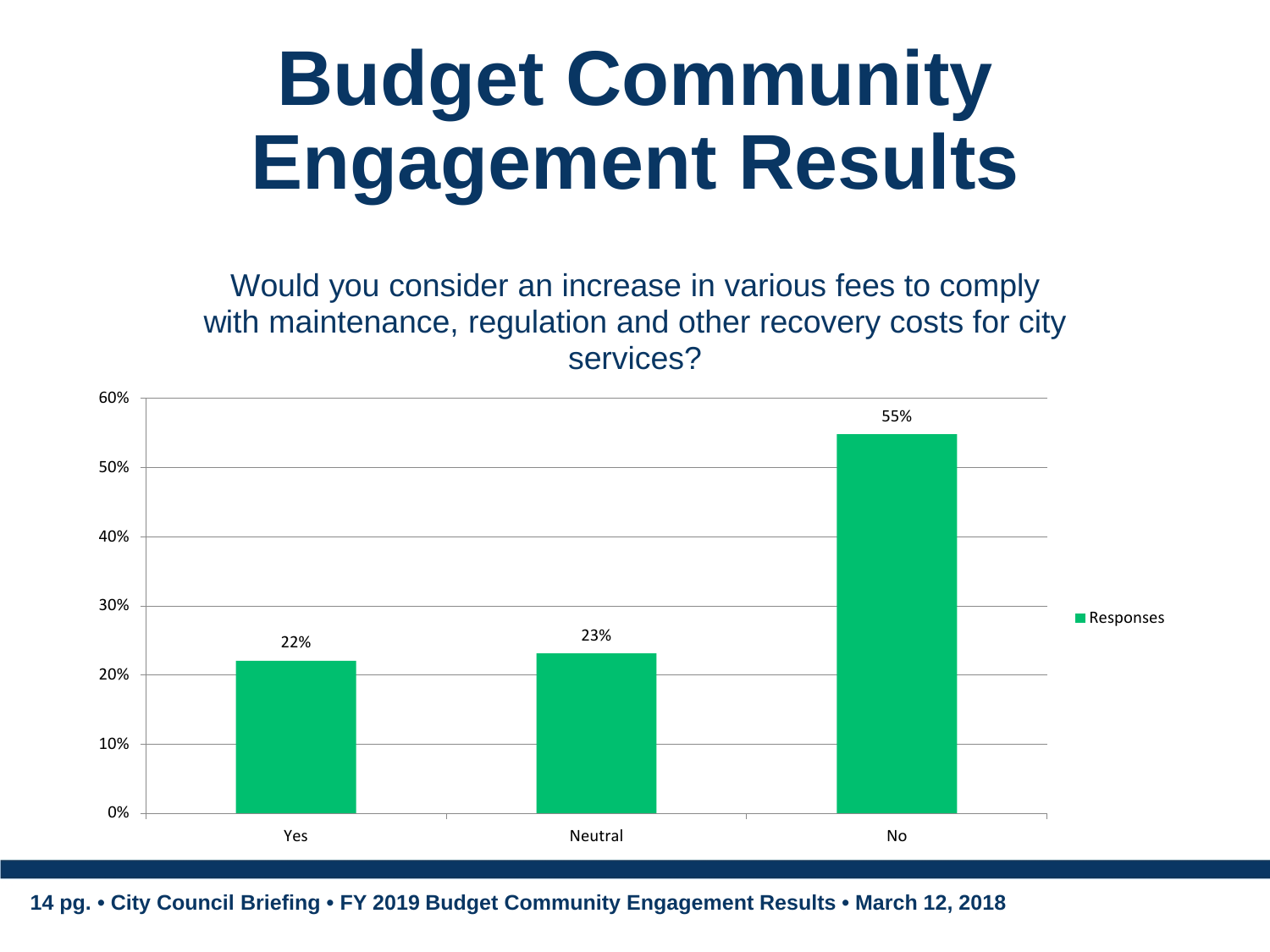Please prioritize the following maintenance areas most important to you on a rating scale of 1-5, where 1 is "not at all important" and 5 is "very important" without duplicating selections.

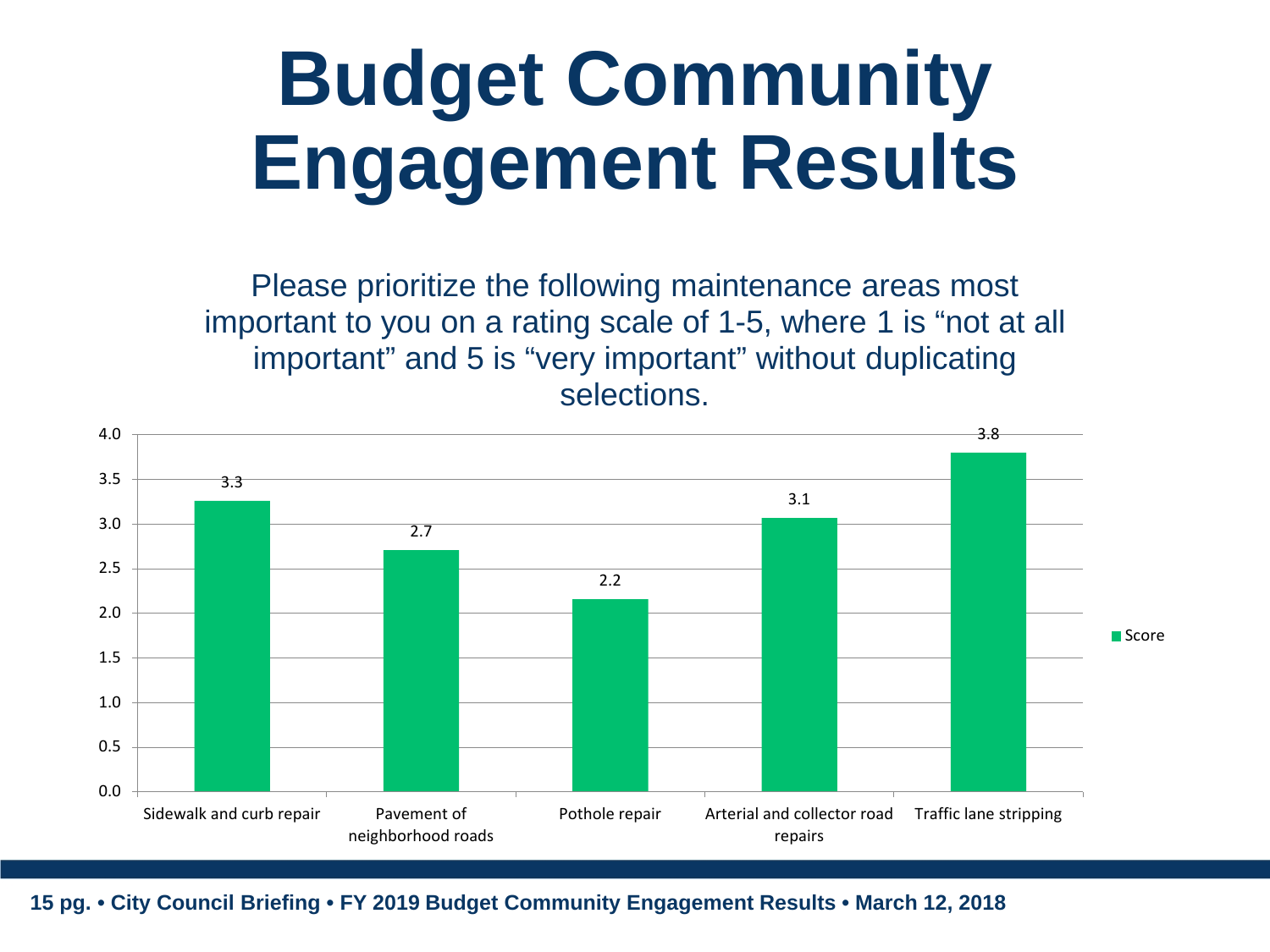Please rank each of the following objects on a rating scale of 1-4, where 1 is "not at all important" and 4 is "very important" without duplicating selections.

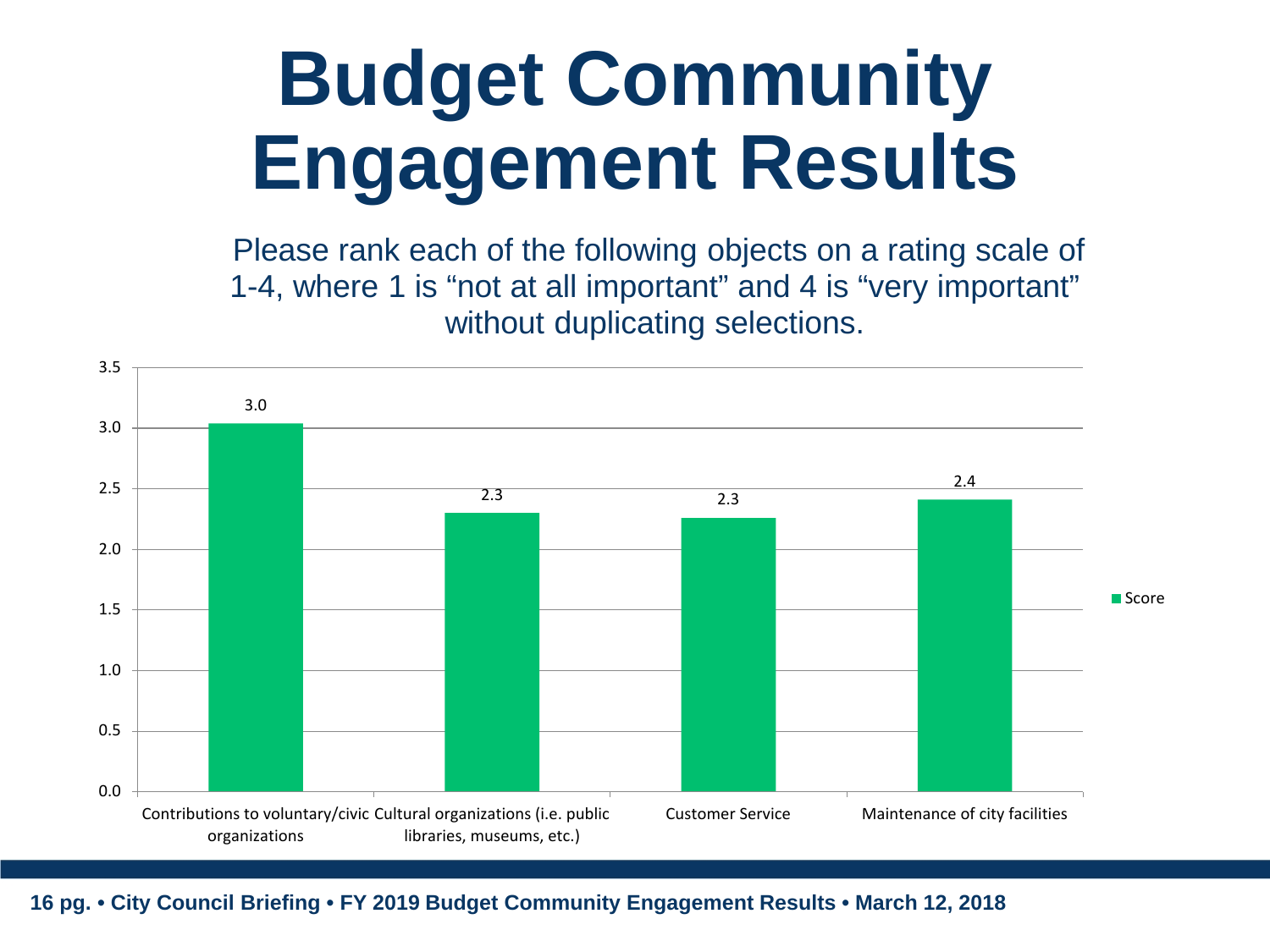Please rank the following services in order of importance on a rating scale of 1-5, where 1 is "not at all important" and 5 is "very important" without duplicating selections.

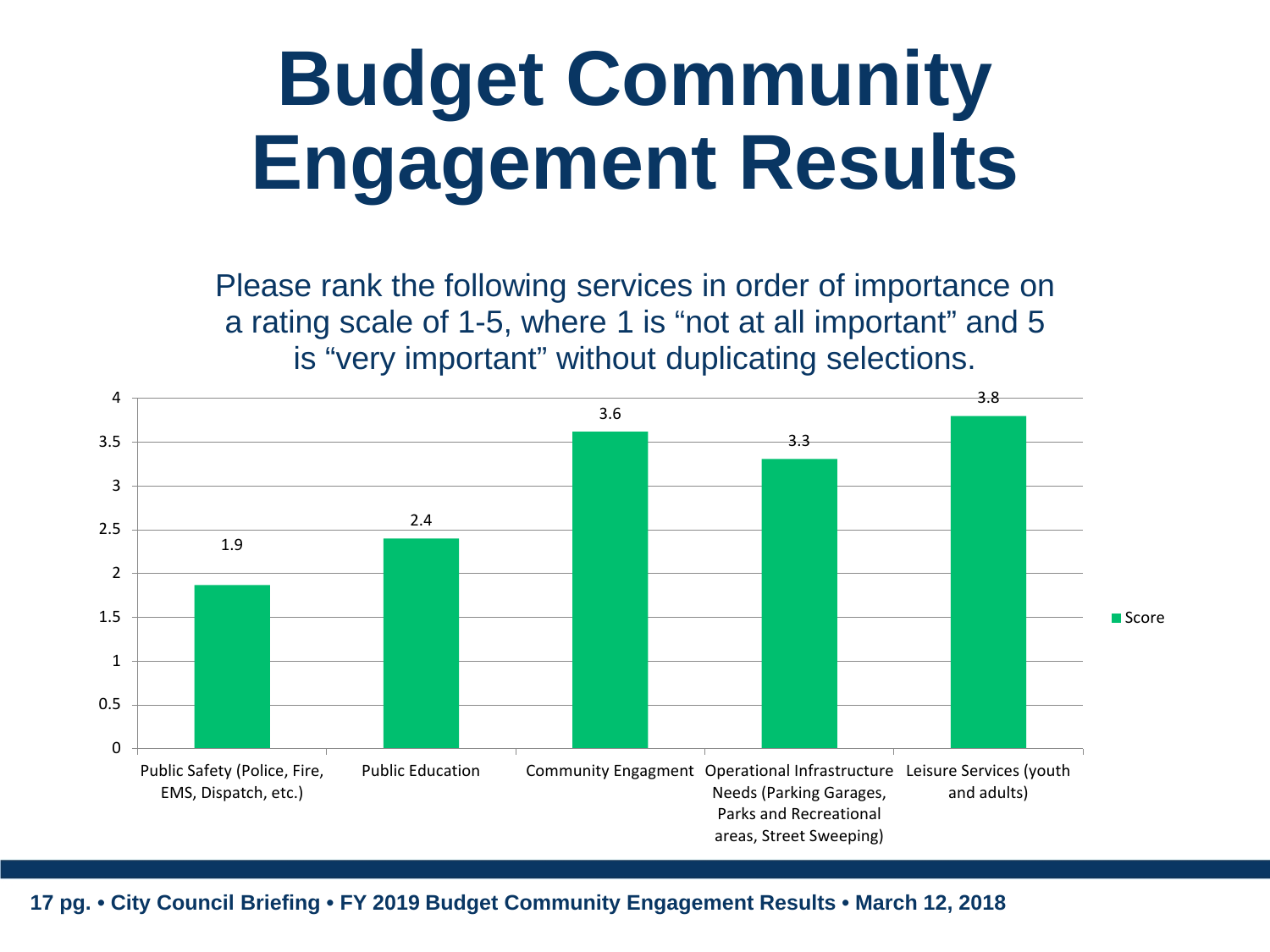Please prioritize these areas based on their effectiveness in improving neighborhood/community quality of life on a rating scale of 1-5, where 1 is "not at all important" and 5 is "very important" without duplicating selections.

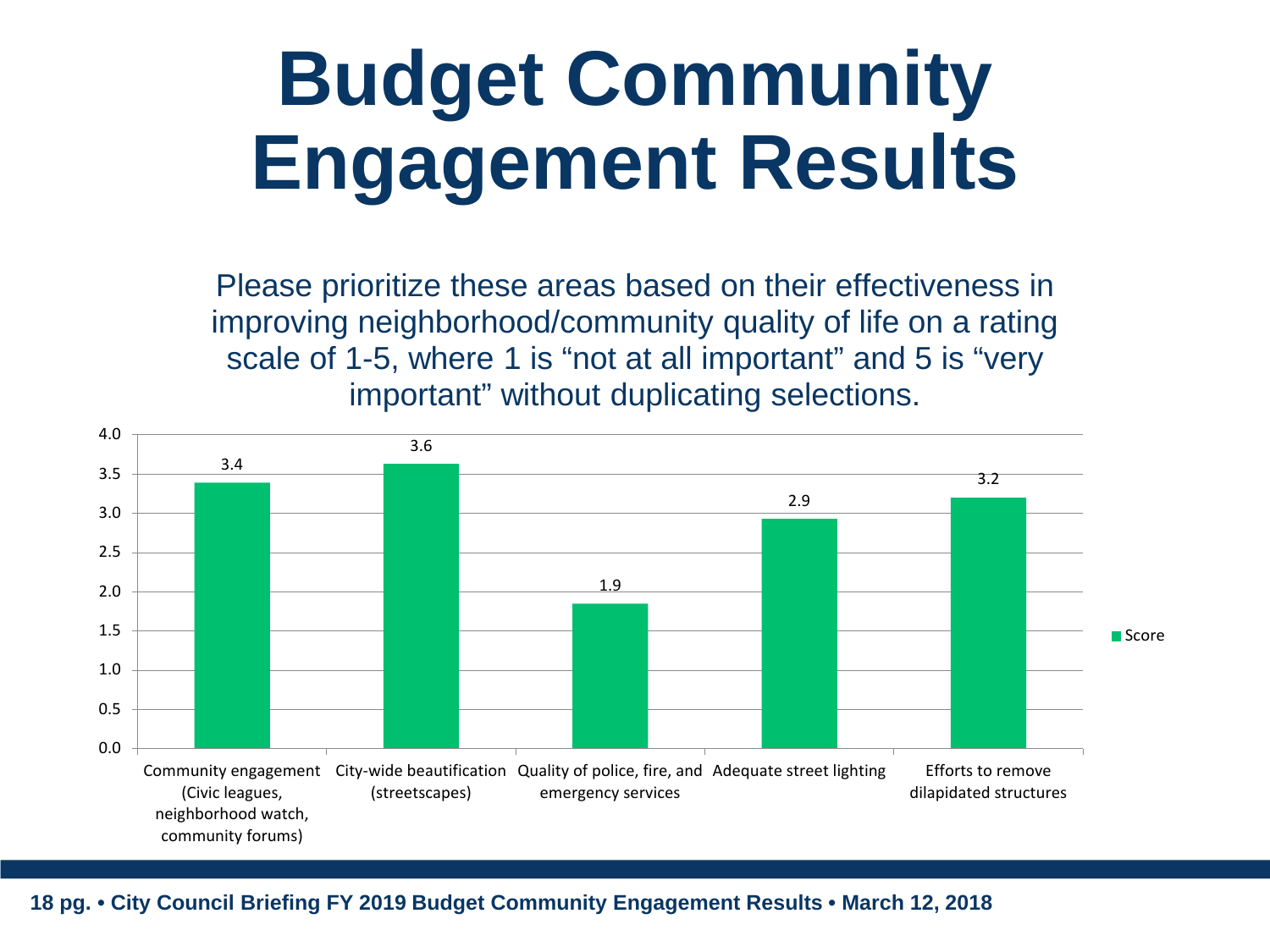Please rank the following challenges/issues impacting the city's quality of life on a rating scale of 1-6, where 1 is "not at all important" and 6 is "very important" without duplicating selections.